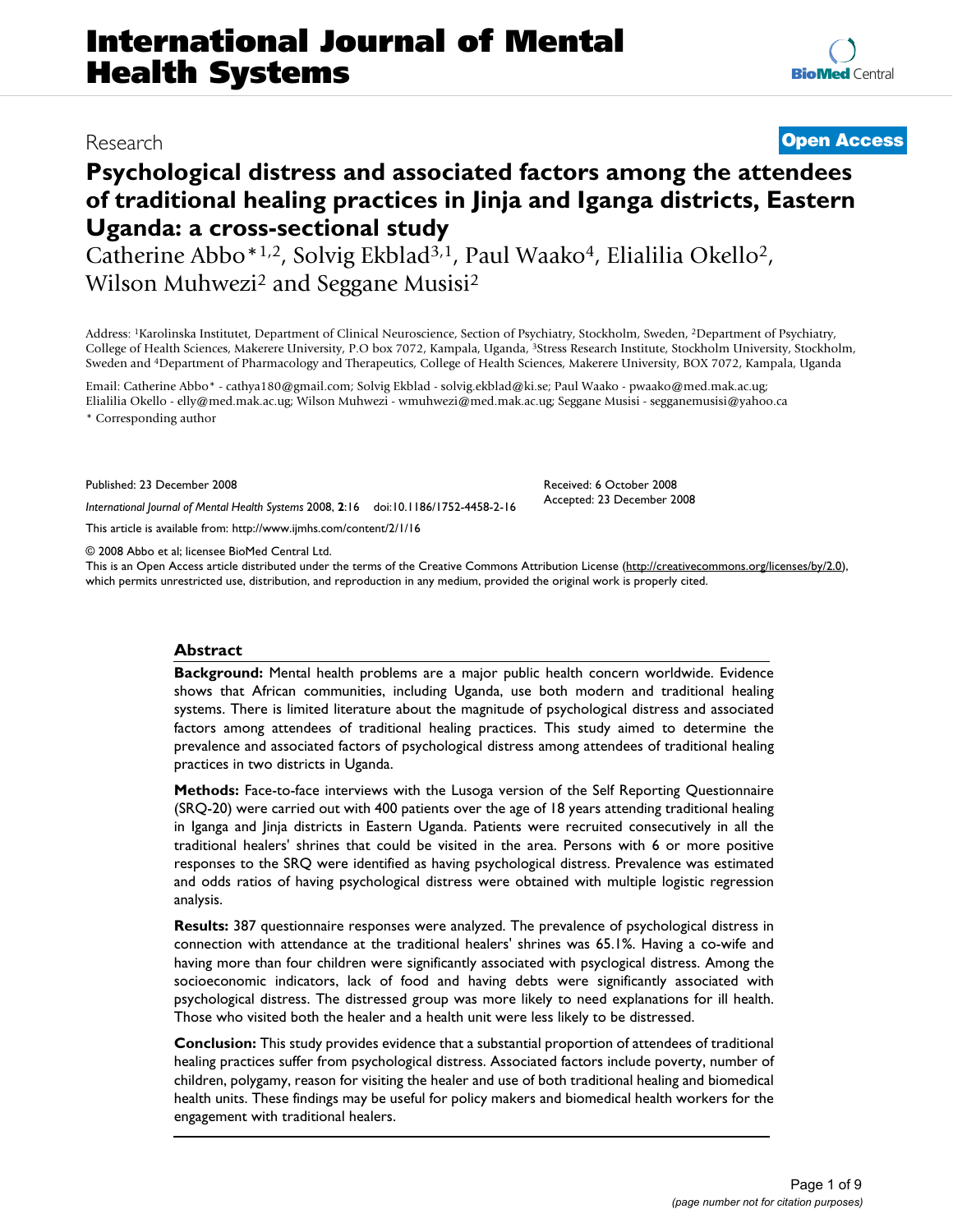### **Background**

The World Health Organisation (WHO) states that the quarter of the world's population who have common forms of mental illness should be treated in Primary Health Care (PHC) settings[1]. However, research from many African countries suggests that the WHO's plea for PHC workers to deliver mental health services is yet to be heeded [2-5]. There may be a number of reasons for this but the most notable are the burden of infectious diseases in PHC settings in Africa and/or lack of understanding of patients' explanatory models of mental illness among providers of PHC services [4,6-8]. According to the WHO, traditional healers appear to be an important entry point on the pathway to care for people who ultimately use psychiatric services [9].

One of WHO's goals is to promote appropriate mental health policies for maximum utilization of locally available resources at country level, including traditional healers' services. In Uganda, the Ministry of Health's policy regarding traditional medicine has been to call for its recognition and incorporation in the country's health care delivery [10]. However, no legal framework is in place for the practice of traditional medicine. This lack of a legal framework and mechanisms for implementation has made it difficult to implement the policy[11].

Traditional healing existed in Africa long before the introduction of biomedicine. With the advent of biomedicine, formal health service systems tended to reject traditional healing. In many cases, the practice was even prohibited [12].

Indeed, the only law about traditional practices that still exists in Uganda is the 1964 Witchcraft Act, which stipulates penalties against intended acts of harm [13]. Notwithstanding its many successes and general acceptance, biomedical practice has not replaced traditional healing; instead, they exist side-by-side [12,14]. This may be because traditional practice is deeply embedded in the wider belief and cultural systems and remains an integral part of the lives of most Ugandans.

The available information in Uganda indicates that a majority of users of traditional healers' services have psychological and social problems [14]. These problems are often work-related issues, for example bad lack in getting a job, no success at a job, marital problems, problems with neighbours, politics and family. When distressed or ill, people often turn for help to family members or others around them. Those people may give advice and suggest where to go for help if the problem continues. Popular perceptions of what is appropriate care usually influence the advice, as do cultural and religious factors as well as previous experiences with healing (positive or negative)  $[15]$ .

There is no systematic documentation of either the prevalence of psychological distress among persons attending traditional healing practices or of the socio-economic characteristics of people with psychological distress who use these services in Uganda. In this study, psychological distress is defined as the experience of disruption in meaning, understanding, and smooth functioning, with possible consequences for the person in the form of harm, loss or challenge [16], and with both physical and psychological consequences [17]. Mental health and mental illness are not polar opposites, but points on a continuum. Somewhere in the middle of that continuum are "mental health problems," which most people have experienced at some point in their lives. A familiar example is the experience of feeling low and dispirited in the face of a stressful job. Mental health problems may translate into psychological distress, depending on the number of symptoms present. The boundaries between mental health problems and milder forms of mental illness are often indistinct, just as they are in many other areas of health. Yet at the far end of the continuum lie disabling mental illnesses such as major depression, schizophrenia, and bipolar disorder. Left untreated, these disorders have a devastating potential. Not everyone with psychological distress has mental illness. However, people with mental illness are unlikely not to be psychologically distressed. This study measured psychological distress regardless of whether or not it was accompanied by distinct mental illness.

Findings about the relationship between socio-economic characteristics and the risk of psychological distress are somewhat contradictory. The study by Shekhar et al [18] indicates that the incidence of mental disorder and the need for care are highest among poor people in rural communities. Furthermore, studies in Ethiopia and other parts of Africa have indicated that risks of psychological distress are highest among the poorest, the least educated, and the unemployed [19,20]. On the other hand, a study in Tanzania found that neither gender, age, education nor any other indicators of socio-economic status were significantly associated with psychological distress [21].

The aim of this study was to determine the prevalence of psychological distress, as well as its associations with socio-demographic characteristics, among persons attending traditional healing practices in two districts in Uganda. The evaluation also included the association between psychological distress and reasons for visiting the traditional healer, the kinds of treatment sought and the duration of illness among persons attending traditional healing practices in Eastern Uganda.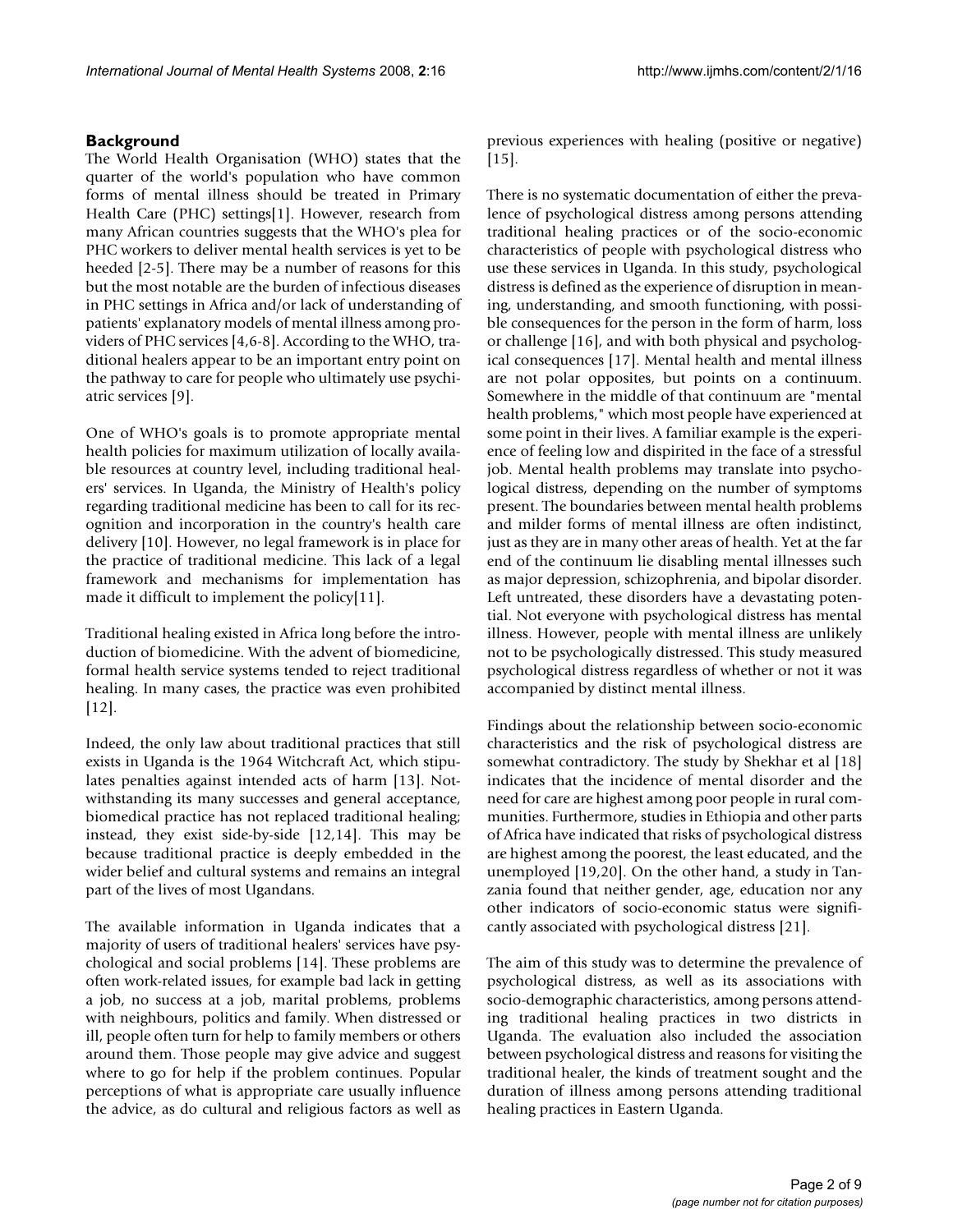### **Methods**

#### *The study setting*

This study was conducted in the Busoga region of Eastern Uganda. Busoga is a kingdom comprising the 11 principalities of the Basoga people, one of the largest of the five traditional kingdoms in present-day Uganda. The kingdom's capital is located in Bugembe, which is near Jinja, the second largest city in Uganda. The three million Basoga (*2002 census*) make up the second largest (*after the Baganda*) Ugandan ethnic group or tribe, although they represent only about 11 percent of the population. The Basoga are located between two large ethnic groups: the Bantu to the South and West and the Luo to the North and East. This study was carried out in two of the districts in the Busoga region: Iganga and Jinja.

Of the 240 registered traditional healers in the two districts, 150 (62.5%) were visited. All these 150 healers had a place of practice. For most of them, this was separate from their place of abode but nearby or within the compound. This place of practice or shrine was often composed of grass-thatched mud huts, with the floor covered with raffia mats (*mikeeka*). Those close to town had been modernized by cementing the walls and floor.

At the time of the visit, the number of patients at the traditional healer's shrine ranged from 1–5 attendees per day.

Some clients were in-patients, hospitalized in the huts. In all the shrines, one corner usually had containers for medicines in the form of dried leaves, roots, tree bark of varying texture, animal skins, dried animal meat or bark cloth.

The traditional healer sat on bark cloth or an animal skin. In front of the healer were usually the 'diagnostic' tools, which included cowrie shells, beads or sticks wrapped in bark cloth and placed in a basket. A few traditional healers had the *'Quaran'* (the Muslim prayer-book) as a tool for diagnosis and solutions. None had the *Bible*. This could be because Islamic religion in Africa incorporated African tradition, while Christianity rejected and continues to be antagonistic to traditional healings [14].

Usually, a curtain of bark cloth separated the sleeping or resting area from the working area. There were no beds. Clients who stayed overnight slept on the floor. The shrines either had a fire burning continuously in one corner or a charcoal stove burning most of the time in the same room. No modern furniture would be allowed in the shrines, only the traditional raffia of mats (*mikeeka*), bark cloth, dry grass or animal skins.

### *Study Design*

This was a cross-sectional study conducted to determine the prevalence of psychological distress and associated factors among attendees of traditional healing practices in Jinja and Iganga districts of Uganda between January and March 2008.

#### *Sample size and selection*

Sample size was estimated with the Kish Leslie [22] formula for single proportions for descriptive study. The estimate started from the assumption of a 48% prevalence of psychological distress at the traditional healer's facility [21,23]. Together with a 95% confidence interval with a 5% level of precision, this led to the consecutive recruitment of a total of 400 clients. The level of significance was set at  $p < 0.05$ .

The study concentrated on registered traditional healers practicing in the two districts. This is because these healers are considered to be genuine, while quacks are less likely to be registered. Traditional healers are scattered in the villages; research assistants (Psychiatric Assistants) interviewed 150 of the registered traditional healers who could be reached despite adverse terrain, a poor road network and a lack of reliable means of transport. The number of patients per traditional healer per district was worked out proportionately. This gave the following figures: a total of 300 patients were recruited in Jinja district and a total of 100 patients in Iganga district, making a grand total of 400 patients.

#### *Study Subjects*

The study subjects were patients aged 18 years or more who were attending the traditional healers' shrines for some ailment in the study period. These patients or their caregivers voluntarily consented to the study.

### *Measures*

The study instruments were:

#### *(a) A socio-demographic questionnaire*

This consisted of prepared socio-demographic questions comprising items on age, gender, marital status, tribe, religious affiliation, educational attainment, number of children, gainful employment, household income in Uganda shillings, whether in debt or not and whether respondents had slept without food for lack of it at least once in the past month. Additional questions included: reason for visiting the shrine, kind of treatment given for the complaints and duration of symptoms.

#### *b) The Self-Reporting Questionnaire (SRQ-20)*

The Self-Reporting Questionnaire (SRQ-20) was used for measuring psychological distress in attendees of traditional healing practices. The SRQ-20 was derived from four psychiatric morbidity instruments from a wide variety of cultural backgrounds [24]. It was developed for a WHO collaborative study to screen for common mental disorders in primary health care. The SRQ-20 has been validated in Uganda and a cut-off point of 6 was taken to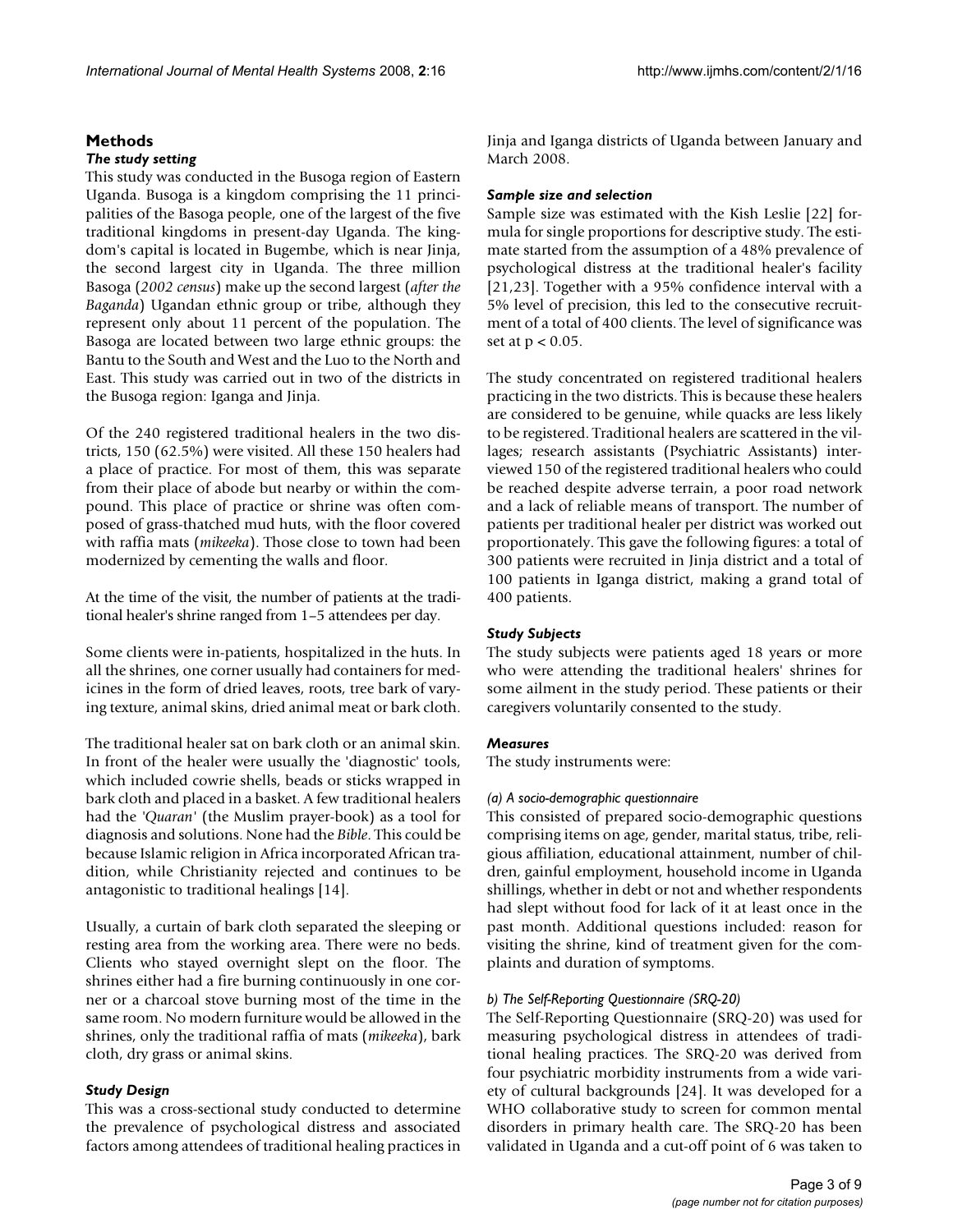be indicative of psychological distress [25]. Other African studies have had similar cut-off points [20,24,26,27].

The SRQ -20 was then translated into Lusoga, the language of the study area, and back translated by an independent psychiatric assistant from the study area. The translated version of the SRQ-20 was pre-tested with a sample size of 40 (recommended 10% of study sample size) in a community sample that was similar to but outside the sampled districts.

The SRQ-20 is designed to be self-administered. In this study, however, the low literacy of the study population made administration by an interviewer more appropriate. The Lusoga version of SRQ was used to collect data. The interviewers read it to the respondents. Since the SRQ-20 is not a substitute for or equivalent to a clinical diagnosis, the interviewers read the questions once to the respondents and repeated them only if they were not clear; they did not have to elaborate by paraphrasing. The responses were 'Yes' or 'No' and referred to current existence of particular symptoms.

#### *Data collection*

The trained and supervised interviewers we employed to collect data were Psychiatric Assistants. In Uganda, a psychiatric assistant is a health provider trained to the level of a registered nurse and later given two more years of training in diagnosis and treatment of mental disorders. Before data collection began, the district officials and the traditional healers were officially contacted to inform them about the purposes of the study and to ask for permission. Traditional healers were also asked to assign someone to serve as a guide to the interviewers. A standard set of procedures and statements was prepared for the interviewers to introduce themselves to the traditional healers, especially those they had not met before. The traditional healers were asked for permission to talk to their clients and the clients were asked to voluntarily consent to participate. Refusal to participate was minimal. Six traditional healers (0.015%) refused to let their patients be interviewed. However, this was unlikely to have affected the results because other traditional healers within the same location were picked to replace them. No patient refused to participate in the study. If a traditional healer refused or no patients were present at the time, the next shrine was visited. There was at least one shrine in every village. In order to avoid visiting a sub-county twice, each research assistant and a local guide collected data in different subcounties. In the case of a need for advice or referral, the trained psychiatric assistants gave the advice or made the referral after agreeing with the healer in charge.

#### *Ethical considerations*

Ethical clearances were obtained from the following sources: the Human Research and Ethics Committee of Karolinska Institutet in Sweden (Dnr 05/07); the Research and Ethics Committees of Makerere University Medical School (Uganda); the Uganda National Council for Science and Technology Committee on study of Human Subjects (HS 323); the District Directors of the Health Services in the districts concerned; and, finally, the leaders of the traditional healer association in the two districts. Conduct during the study adhered to the Helsinki Declaration [28]. Participants in need of lifesaving attention were identified and, in consultation with the attending traditional healer, were offered emergency treatment, e.g. a patient having seizures would be given diazepam and referred to a health unit.

#### *Data management and statistical analysis*

Completed forms were checked for completeness, consistency and accuracy on a daily basis and before data entry into a computer. For evaluation of associations between socio-demographic factors and psychological distress we used an SRQ cut-off point of at least 6 out of 20 items. This selection was based on reports from validation studies conducted in Uganda and elsewhere in Africa [20,24,26,27].

We used Epidata for data entry and the data analysis was performed using SPSS version 15.0 for Windows. Cronbach's α for internal consistency was used to test reliability of the SRQ 20 and was estimated at 0.85 for the SRQ scale. This was above the generally accepted minimum threshold of ≥0.70 for internal reliability coefficient[29].

Multivariate logistic regression was applied to produce odds ratios (OR) of associations between independent demographic variables and outcomes of cut-off points of SRQ, and adjusted to address the influence of other significant variables. Based upon the cut-off levels, the outcome of psychological distress was dichotomized into respondents exhibiting psychological distress (an SRQ score of  $\geq 6$ 'yes' answers) and those not exhibiting psychological distress (an SRQ score of  $\leq$  5 'yes' answers).

Continuous independent variables were categorized for the analysis. All demographic data which were statistically significant ( $(p < 0.05)$  following a univariate analysis to test for the strength of association were included for the multivariate analysis.

The associations in the multivariate analysis that were statistically significant (p < 0.05), using a backward elimination regression approach, were included in the final results.

### **Results**

Of the 400 interviews, 13 (3.3%) were discarded because of incompleteness. The remaining 387 interviews (96.7%) were analyzed. The numbers of males and females were much the same (46% v 54.0%): Table 1 below summarizes these socio-demographics characteristics.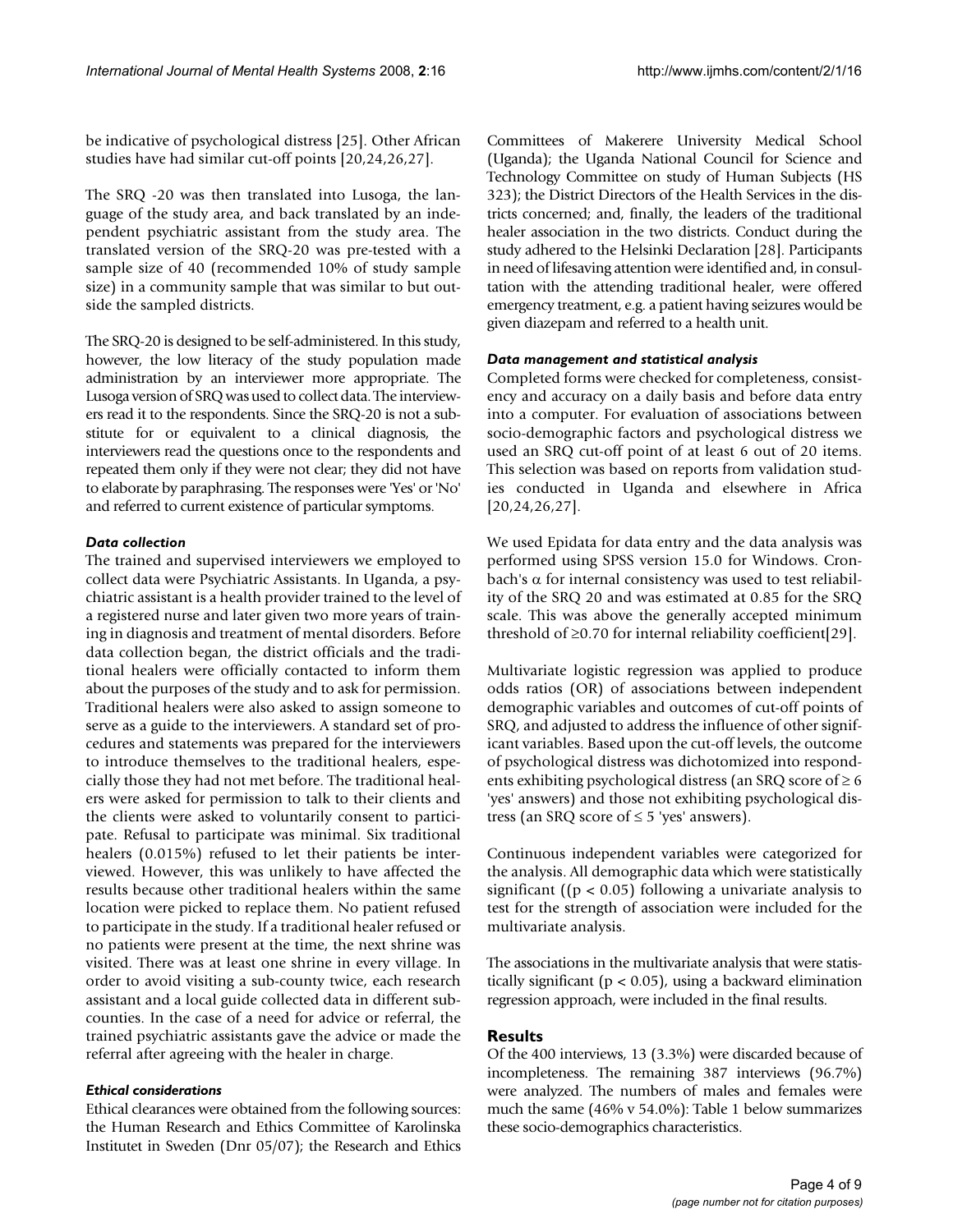A majority of the respondents, 297 (76.7%), were below 45 years of age; the mean age was 34.8 years (s.d. 13.55). Two hundred and twenty three (57.6%) were not in gainful employment and the majority 350 (90.4%) earned an equivalent of less than 1 dollar a day. One hundred and forty five (37.5%) had lacked food at least once in the past month and 256 (66.1%) were in debt. The respondents were mainly Basoga (336, 86.6%) and the majority, 313

**Table 1: Demographic characteristics of attendees of traditional healing practice (N = 387)**

| <b>Variables</b>                                | Number (%) |
|-------------------------------------------------|------------|
| Sex                                             |            |
| Male                                            | 178(46.0)  |
| Female                                          | 209 (54.0) |
| Age                                             |            |
| $18 - 24$                                       | 101(26.1)  |
| $25 - 34$                                       | 108(27.9)  |
| $35 - 44$                                       | 88 (22.7)  |
| 45 and above                                    | 90(23.3)   |
| <b>Education</b>                                |            |
| None                                            | 74 (19.1)  |
| Some education                                  | 313(80.9)  |
| Secondary upwards                               | 114(29.5)  |
| Primary (p1-p7)                                 | 199(51.4)  |
| Occupation                                      |            |
| Gainful (self, formal, casual)                  | 164(42.4)  |
| Not gainful (Housewife, student, peasant)       | 223 (57.6) |
| <b>Household income</b>                         |            |
| Less than \$1 a day                             | 350 (90.4) |
| More than \$1 day                               | 37(9.6)    |
| Lack of food in the past month                  |            |
| Slept hungry at least once                      | 145(37.5)  |
| Did not sleep hungry                            | 242 (62.5) |
| <b>Debts</b>                                    |            |
| In debt                                         | 256 (66.1) |
| Not in debt                                     | 131(33.9)  |
| <b>Marital status</b>                           |            |
| Married                                         | 196 (50.6) |
| Unmarried                                       | 191(49.4)  |
| Married males $(N = 70)$                        |            |
| Only I wife                                     | 41 (10.6)  |
| $\geq$   wife                                   | 29(7.5)    |
| Married females $(N = 127)$                     |            |
| The only wife                                   | 90(23.3)   |
| $\geq$ or more co wives                         | 37(9.6)    |
| Those who had children $(N = 263)$              |            |
| $ -4$                                           | 133(34.4)  |
| > 4                                             | 130(33.4)  |
| <b>Tribe</b>                                    |            |
| Soga                                            | 336 (86.8) |
| Ganda                                           | 28(7.2)    |
| Others                                          | 23(6.0)    |
| Religion                                        |            |
| Christian (catholic, pentacostal, protestants)  | 239 (61.8) |
| Non Christian (Muslims, Traditional, others)    | 148 (38.2) |
| Reasons for visiting healer                     |            |
| To get treatment                                | 174 (45.0) |
| For treatment and explanation                   | 213 (55.0) |
| Kind of treatment received for current symptoms |            |
| Traditional                                     | 194(50.1)  |
| Traditional and modern                          | 193 (49.9) |
| <b>Duration of symptoms</b>                     |            |
| Less than six months                            | 217(56.1)  |
| More than six months                            | 171(44.2)  |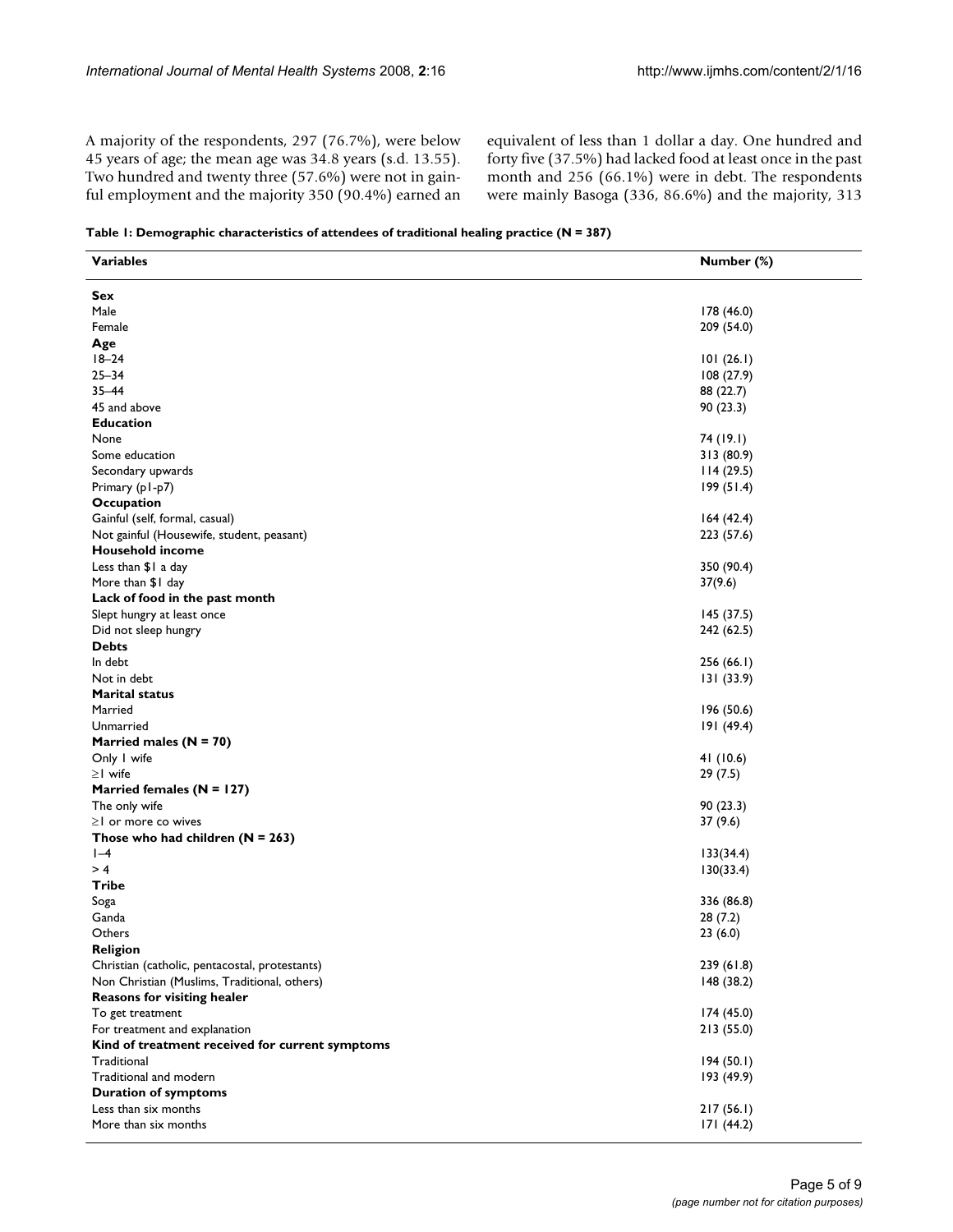(80.9%), had attained some education (primary 51.4%, secondary 29.5%). Christianity 239 (61.8%) was the predominant religion. The numbers of married and unmarried respondents were almost the same (50.6% and 49.4%).

#### *Prevalence of psychological distress*

Of those attending traditional healing practices, 252 (65.1%) scored 6 or more on SRQ 20. They were therefore classified as having psychological distress. In terms of gender, 70.4% of the males were distressed compared to 61.2% of females but the difference is not statistically significant (*p* = 0.08, OR of 1.45 [95%CI 0.93–2.27].

#### *Relationship between socio-demographics and psychological distress*

Table 2 presents the statistically significant ( $p < 0.05$ ) adjusted odds ratio results of the multivariate logistic regression analysis of the associations between demographic variables and the outcomes of psychological distress. These show that married females with co-wives were over three times more likely to be distressed than those who were the only wife (*p* = 0.012; OR 3.62 [95%CI 1.38– 10.98]). In contrast, married men with more than one wife seemed to be protected for psychological distress (*p* = 0.001; OR 0.20 [95%CI 0.06–0.63]).

Among other socio-economic indicators, persons who had lacked food at least once in the past month or who were in debt were twice as likely to be distressed; (*p* = 0.001; OR 2.52 [95% CI 1.25–4.72]) and (*p* = 0.002; OR 2.52 [95% CI 1.40–4.53]), respectively. Respondents who were attending the traditional healer's place both for treatment and for explanations for their illness were twice as more likely to be distressed (*p* = 0.02; OR 2.17 [95%CI 1.33–3.34]) as those who wanted treatment only. On the other hand, those who stated they had visited a health centre as well as the traditional healer for the same problems were less likely to be distressed (*p* < 0.001; OR 0.28  $[95\%CI\ 0.18-0.44]$ .

#### **Discussion**

The literature regarding the prevalence of psychological distress among people attending traditional healing practices in Africa is limited. In this study, the prevalence was 65.1%, which is high compared to 52% in a study by Okello et al in 2006 in four districts of Uganda[14] and 48% by Ngoma et al in Tanzania [21]. In 1997, Patel et al reported a prevalence of 40% in Zimbabwe [19]. Our prevalence is twice as high as the prevalence of psychological distress in primary health care settings, which ranges from 10 to 30% [30-32]. These figures indicate that a majority of the patients who attend healers have psychological distress. In Africa, traditional healers are found within the community and are therefore more accessible than biomedical health workers [14]. In rural Uganda, the ratio of doctors to the population is about 1:30,000, whereas that of traditional healers is 1:100 [33].

#### *Risk factors for psychological distress among attendees of traditional healing*

The association between socio-demographic factors and psychological distress has been demonstrated in previous studies [14]. In this study, the married women who had a co-wife were associated with more psychological distress than those without a co-wife. Among the married men, having more than one wife was not associated with psychological distress. We do not have a clear explanation for this. It could be that women in polygamous relationships are in a more stressful marital arrangement than those in monogamous relationships. In a Turkish study of women's mental health, a comparison of women from

**Table 2: Relationship between some socio-demographic variables and psychological distress of the respondent**

| Variable                         | <b>Distressed</b> | <b>Not distressed</b> | P value | <b>OR (95%CI)</b>       |
|----------------------------------|-------------------|-----------------------|---------|-------------------------|
|                                  | $(\%)$            | $(\%)$                |         |                         |
| Married men $(N = 70)$           |                   |                       |         |                         |
| More than I wife                 | 23.0              | 78.0                  | 0.001   | $0.20$ [0.06-0.63]      |
| Married women $(N = 126)$        |                   |                       |         |                         |
| More than I co-wife              | 68.8              | 31.2                  | 0.012   | $3.65$ $[1.38 - 10.98]$ |
| No of children $(N = 263)$       |                   |                       |         |                         |
| > 4                              | 76.9              | 23.1                  | < 0.001 | $3.00$ [1.71-5.29]      |
| Socioeconomic indicators         |                   |                       |         |                         |
| Lack of food                     | 90.3              | 9.7                   | 0.001   | $2.25$ [1.25-4.72]      |
| Being in debt                    | 84.3              | 15.7                  | 0.002   | 2.52 [1.40-4.53]        |
| <b>Reasons for visiting T/H</b>  |                   |                       |         |                         |
| To get treatment and explanation | 73.7              | 26.3                  | 0.02    | $2.17$ [1.33-3.34]      |
| Kind of treatment                |                   |                       |         |                         |
| Both traditional and modern      | 42.0              | 58.0                  | < 0.001 | $0.28$ [0.18-0.44]      |
| <b>Duration of symptoms</b>      |                   |                       |         |                         |
| More than six months             | 69.6              | 30.4                  | 0.032   | $1.65$ [1.04-2.62]      |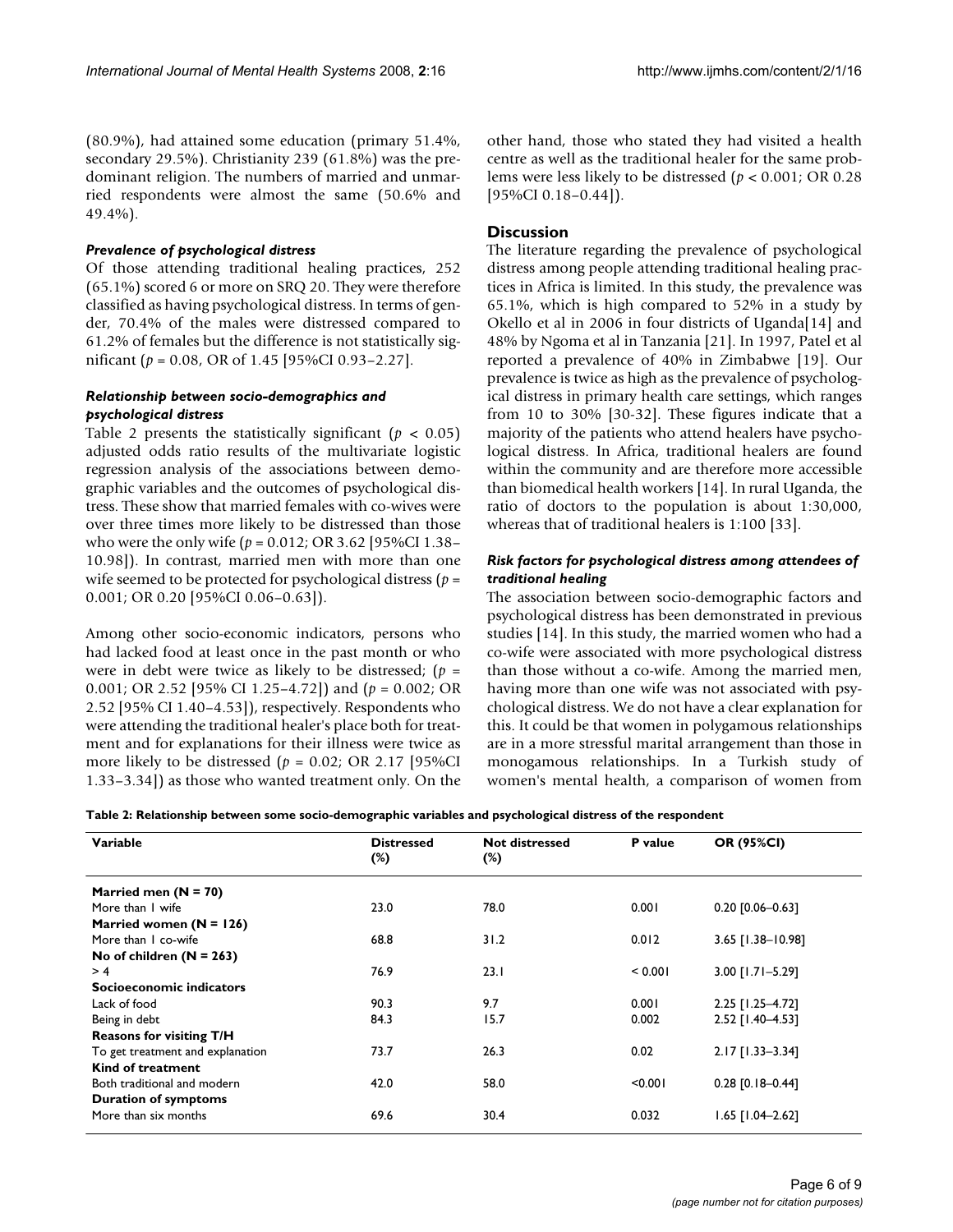polygamous and monogamous families, respectively, found that the former showed more psychological distress than the latter [34].

Other possible explanations include less access to resources, reduced level of support, possible weak marital bonds, violence and jealousy [35]. All these factors may contribute to psychological distress in women in polygamous relationships. Further research is needed in this area to determine the associated factors.

In this study, we also found that having more than four children was significantly associated with psychological distress. In traditional Africa, having many children has always been considered an asset for a variety of reasons; for example, children would do farm work and other domestic chores. Today, however, children have to attend school; parents have to afford educational materials, school uniforms, meals and other educational needs, medical care, etc. All this makes raising children more of a burden than it used to be. In 2000 the Government of Uganda introduced free primary education for not more than four children from the same family. Parents are still supposed to meet the rest of their children's needs, including educational materials and meals.

This study found that some indicators of socio-economic status (being in debt, sleeping hungry because of lack of food) were significantly associated with psychological distress. The majority of the respondents were peasant farmers who were likely to have less education, less likely to be in gainful employment and earning less than one dollar a day. All these factors are related to poverty. The relationship between poverty and psychological distress, especially depression, is receiving increasing attention by researchers these days. Although no direct causal relationship has been demonstrated, it is widely recognized that extreme poverty causes much distress [36,37]. A study in northern Uganda found that the absence of basic social goods and services, such as food and clothing, had a significant association with outcomes of distress [37].

Another study by Ovuga et al in 2005 in the same region as this study found no association between depression, depressed mood and unemployment [38]. However, the majority of Ovuga's respondents were peasant farmers who, although they had no formal employment, were engaged in meaningful activities to sustain their lives and families. Our study suggests that this is no longer the case, as our respondents lacked food and were in debt, which points to both material and monetary poverty. It is also likely that poverty and gender may influence help-seeking differently for those with and without psychological distress [21]. Other factors influencing health-seeking behaviour may include belief systems, accessibility, availability of the provider and flexibility of payment terms [12].

There were significant associations between going for both treatment and explanations for the illness, having visited the healer as well as a health worker and the duration of symptoms. The distressed group was more likely to visit the shrine for treatment and for seeking explanations regarding their ill health. Much research in medical anthropology has developed the idea of explanatory models, which may include accounts of causality, mechanisms or processes of illness, illness course, appropriate treatment, expected outcome and consequences. Not all this knowledge is directly related to personal experience. Much of it resides in cultural practices transmitted by other people over generations. Hence, understanding the cultural meanings of symptoms and behaviour often requires interviews with other people in the patients' family, entourage or community [39]. In our study, we interviewed the patients about why they went to see the traditional healer but not about the types of explanation they received from the healer.

Those who visited the traditional healer and biomedical health units for the same problems were less likely to be distressed. Again, the mechanism here is not clear since psychological distress is usually not diagnosed at PHC [5,14,40]. Literature indicates that biomedical health workers focus more on physical illness than psychosocial problems, whereas traditional healers pay more attention to interpersonal and other psychosocial problems that cause psychological distress [5,7,40]. This may explain why people who used both systems seemed to have received more comprehensive care and hence a reduction of psychological distress. Also consultation in traditional healing practices is more likely to produce an illness identity which matches the patient's perceptions, thus making sense of the patient's real world [7,41,42]. However, our study is inconclusive regarding whether using of both traditional and modern treatments promotes better mental health. That calls for a study, which systemically charts the chronology of symptoms, pathways to care and treatments received.

### **Study strengths and limitations**

Traditional healers provide about 60–80% of health care needs in developing countries and this study is a contribution to the limited scientific research in this area. Secondly, all traditional healers who could be accessed were included in the study to avoid bias. Thirdly, although some studies have questioned the validity of SRQ-20 [43], this instrument has been used in Uganda and various other African countries and has been found to be feasible and valid for the assessment of psychological distress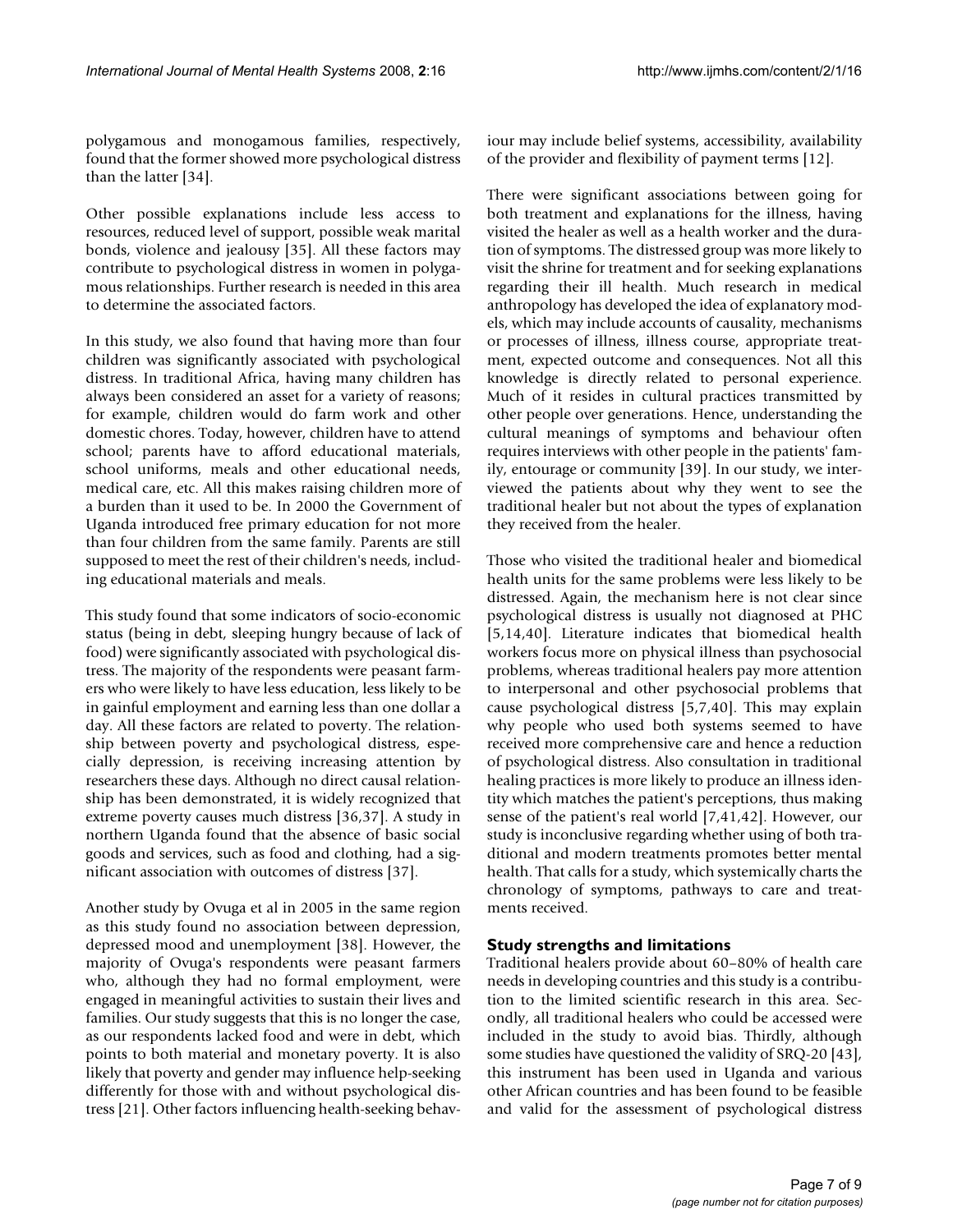[25,43,44]. It has been validated in central Uganda, a culture similar to the culture studied here. It is easy to translate and therefore readily usable in African settings, including Uganda. In this study, the translated version of SRQ-20 was found to have high internal reliability levels as assessed by Cronbach's alpha.

The limitations of this study include the fact that we used a descriptive cross-sectional design and are therefore unable to draw conclusions about causal connections between socio-demographic factors and psychological distress. In the assessment of socioeconomic indicators, we only used lack of food in the past month and being in debt; other indicators of socio-economic status, such as type of housing, were not included. Finally, this study was conducted in only two districts of Eastern Uganda. Uganda being a multicultural society, the results may not be generalisable. Despite the inclusion of all accessible traditional healers, we cannot claim that the participants were a true representative sample of all those who attend traditional healing. Those who attend at night had to be left out because of the study's logistics. For example, these night patients may have different characteristics from those who visit during the day.

### **Conclusion**

The prevalence of psychological distress among persons attending traditional healing practices was high. This was the case regardless of sex, age, education, occupation, marital status, religion or tribe.

People with psychological distress make use of a range of healing systems, only one of which is traditional healing. It therefore seems logical to conclude that traditional healers make a contribution to the provision of mental health care services in Uganda. Consequently, efforts to improve the quality of mental health care services within the currently available resources will require biomedical mental health service providers to engage traditional healers so as to ensure that appropriate mental health is accessed by those who need it [15].

From this study, the combined use of traditional healers and modern health facilities seems to lessen psychological distress. Much work needs to be done which critically examines the interface between traditional healing and biomedical care, in order to gain the best from both approaches in the interest of those who use these services.

### **Abbreviations**

These include: PHC: (Primary Health Care); WHO: (World Health Organization); T/H: (Traditional Healer); MoH: (Ministry of Health); GoU: (Government of Uganda); WMA: (World Medical Association).

#### **Competing interests**

The authors declare that they have no competing interests.

#### **Authors' contributions**

All authors have participated in the study from its inception. Catherine Abbo supervised data collection; analysed data assisted by Wilson Muhwezi and wrote the manuscript. Solvig Ekblad, Elialilia Okello, Paul Waako and Seggane Musisi were the overall supervisors and reviewed the manuscript. All authors read and approved the manuscript.

#### **Acknowledgements**

We thank the Swedish government for funding this project through Sida/ SAREC This work is part of the project entitled "Psychotic disorders in the Northwestern crescent region of the Lake Victoria basin (Uganda)." A collaborative research project is in progress between the Department of Psychiatry at Makerere University (Uganda) and the Department of Clinical Neuroscience, Section of Psychiatry, at Karolinska Institutet (Sweden).

We wish to thank all the participants for taking part in this study and the traditional healers for allowing the western-trained health workers access to their clients and their shrines. Finally we thank Dr Joshua Tugumisirize for his input in the very first draft of this paper and Patrick Hort for proof reading.

**Note**: Catherine Abbo is lecturer and psychiatrist in the Department of Psychiatry and also a PhD student at Karolinska Institutet, Department of Clinical Neuroscience, Section of Psychiatry, Stockholm, Sweden and Makerere University, Department of Psychiatry.

#### **References**

- 1. WHO: **The World Health Report 2001-mental health: new understanding, new hope.** World Health Organistion. Geneva; 2001.
- 2. Agarwal AK: **Mental health program: need for redemption.** *Indian Journal of Psychiatry* 1991, **33:**85-86.
- 3. Gureje O, Alem A: **Mental health policy development in Africa.** *Bulletin of the World Health Organisation* 2000, **78(4):**475-482.
- 4. Jacob KS: **Community care for people with mental disorders in developing countries: Problems and possible solutions.** *The Br J Psychiatry* 2001, **178(4):**296-298.
- 5. Kigozi F, Ssebunnya J, Kizza D, Ndyanabangi S, Green A, Omar M, Bird P, Funk M, Faydi E, Drew N, *et al.*: **A situation analysis of the mental health system in Uganda: mental health & poverty project.** 2008.
- 6. Kleinman A: **[Anthropology and Psychiatry. The role of culture](http://www.ncbi.nlm.nih.gov/entrez/query.fcgi?cmd=Retrieve&db=PubMed&dopt=Abstract&list_uids=3447661) [in cross-cultural research on illness.](http://www.ncbi.nlm.nih.gov/entrez/query.fcgi?cmd=Retrieve&db=PubMed&dopt=Abstract&list_uids=3447661)** *Br J Psychiatry* 1987, **151:**447-454.
- 7. Okello ES, Neema S: **Explanatory models and help seeking behaviour: pathways to psychiatric care among patients admitted for depression in Mulago hospital, Kampala, Uganda.** *Qual Health Res* 2005, **17(1):**1-17.
- 8. Jacob KS, Bhugra D, Lloyd KR, Mann A: **[Common mental disor](http://www.ncbi.nlm.nih.gov/entrez/query.fcgi?cmd=Retrieve&db=PubMed&dopt=Abstract&list_uids=9602740)[ders, explanatory models and consultation behaviour among](http://www.ncbi.nlm.nih.gov/entrez/query.fcgi?cmd=Retrieve&db=PubMed&dopt=Abstract&list_uids=9602740) [Indian women living in the UK.](http://www.ncbi.nlm.nih.gov/entrez/query.fcgi?cmd=Retrieve&db=PubMed&dopt=Abstract&list_uids=9602740)** *J R Soc med* 1998, **91(2):**66-71.
- 9. WHO: **Promoting the role of traditional medicine in health care systems: a strategy for the African Region 2001–2010.** Harare: WHO regional Office for Africa; 2000.
- 10. MoH: **The health policy in Uganda.** 1999.
- 11. Syngellakis K, Arudo E: **Health sector policy overview paper.** IT power UK; 2006.
- 12. Akol Z: **Traditional medicine practice and utilization in an urban setting.** Makerere University, Public Health; 2001.
- 13. GoU: **The laws of the Republic of Uganda, the Witchcraft Act.** Kampala: Government of Uganda; 1964.